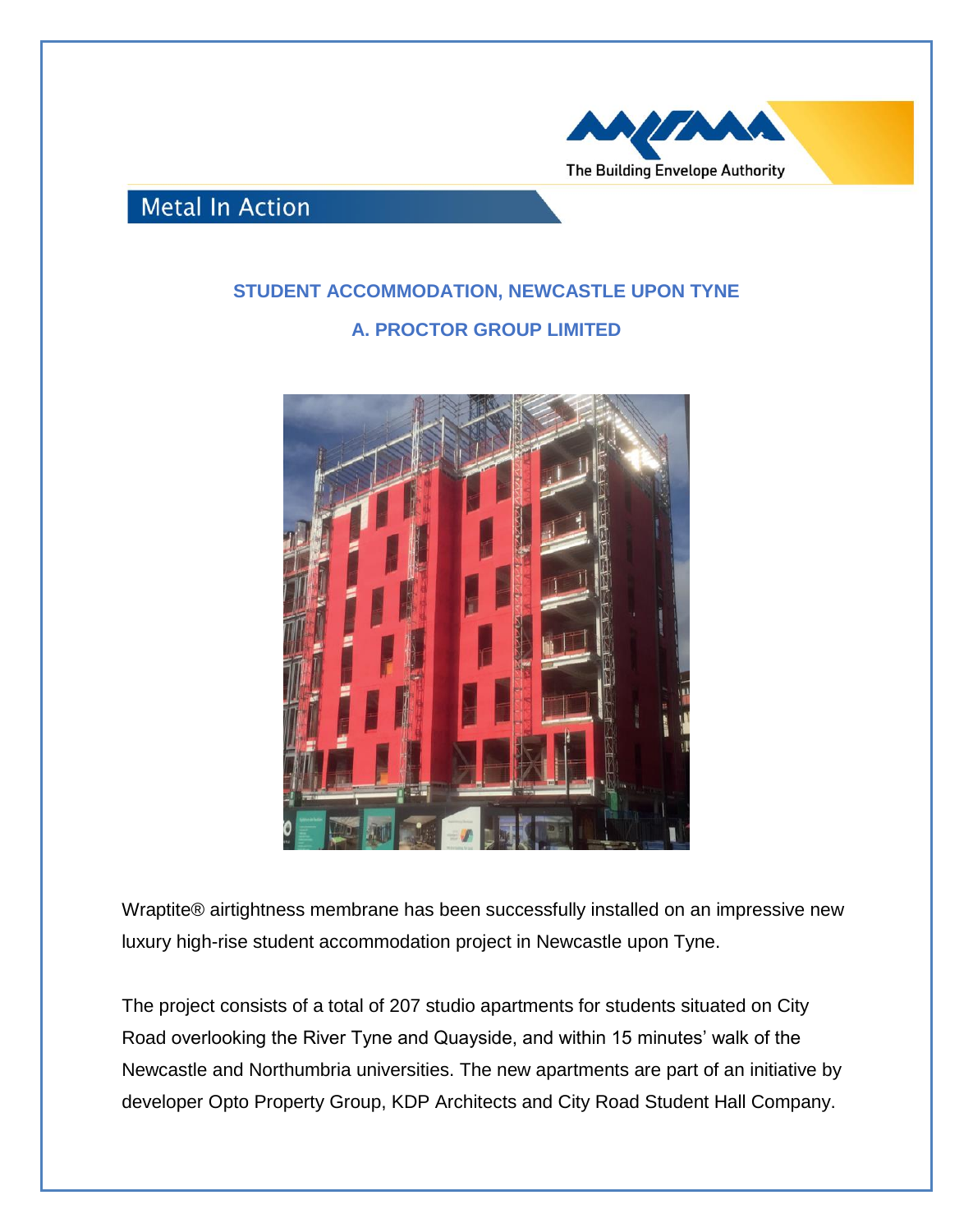Main contractor Opto Property Group and sub-contractor Halcyon Cladding & Roofing required a Class B fire rated air tightness membrane, which was able to comply with the requirements for buildings over 18m as specified within Approved Document B: Fire Safety November 2018 and as stipulated by the NHBC.

The A. Proctor Group, recognised experts in technically advanced thermal, acoustic and membrane products for the construction industry, were approached to advise the main contractor and cladding contractor on a high-performance solution to comply with the requirements outlined by NHBC and the very latest building regulations.

After in-depth consultation and technical briefings, the Wraptite air barrier system was chosen. Wraptite offers a safer and simplified membrane system, conforms with the required Class B rating, and it provides a fully self-adhered vapour permeable air barrier certified by the BBA. The membrane bonds back to the substrate, ensuring a simplified design to achieve airtightness and easy installation method.